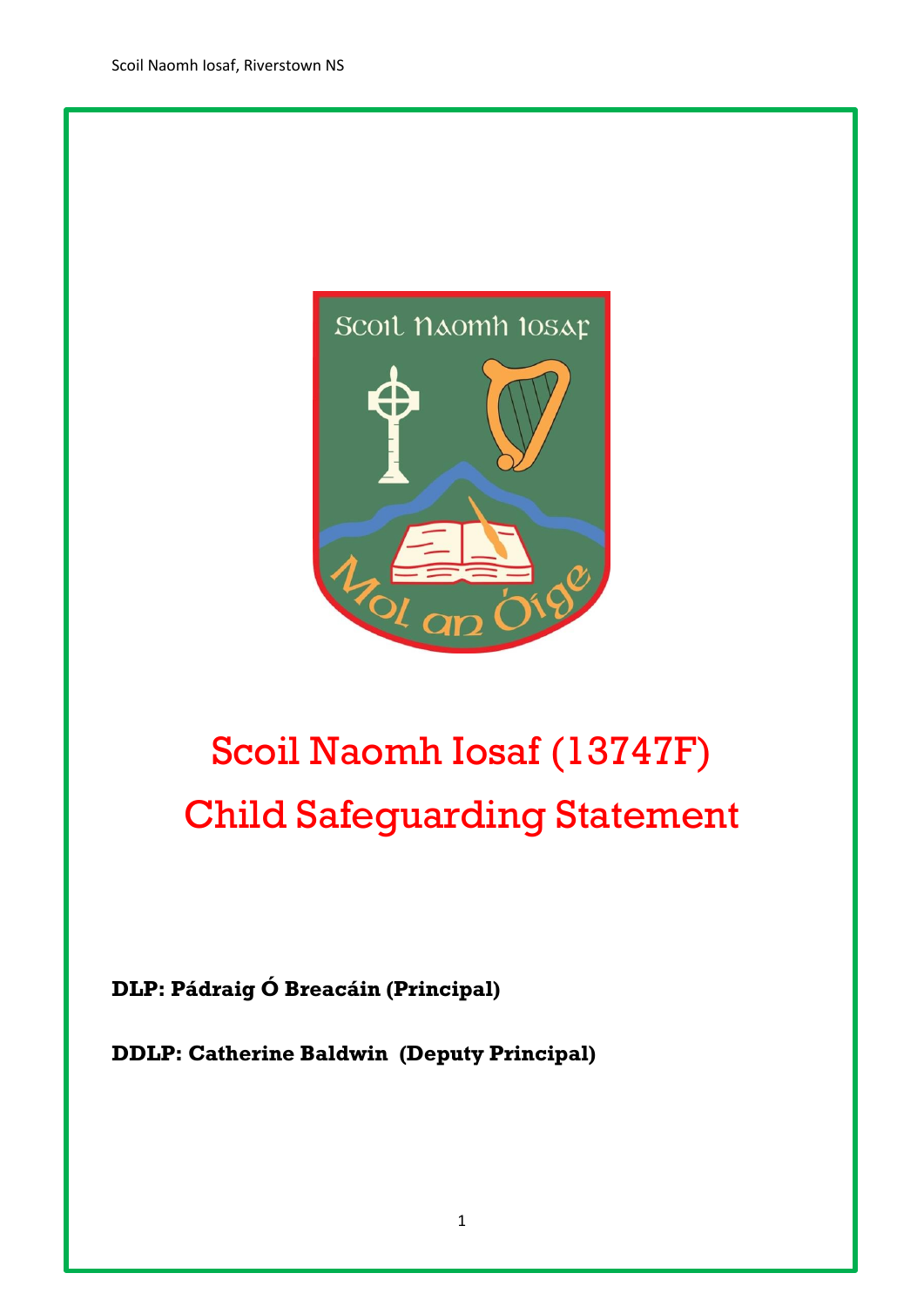## **Scoil Naomh Iosaf Child Safeguarding Statement**

Scoil Naomh Iosaf, Riverstown NS is a primary school providing primary education to pupils from Junior Infants to Sixth Class.

In accordance with the requirements of the Children First Act 2015, Children First: National Guidance for the Protection and Welfare of Children 2017, the Child Protection Procedures for Primary and Post Primary Schools 2017 and Tusla Guidance on the preparation of Child Safeguarding Statements, the Board of Management of Scoil Naomh Iosaf has agreed the Child Safeguarding Statement set out in this document.

- 1 The Board of Management has adopted and will implement fully and without modification the Department's Child Protection Procedures for Primary and Post Primary Schools 2017 as part of this overall Child Safeguarding Statement
- 2 The Designated Liaison Person (DLP) is: **Pádraig O' Breacáin**
- 3 The Deputy Designated Liaison Person (Deputy DLP) is: **Catherine Baldwin**
- 4 The Board of Management recognises that child protection and welfare considerations permeate all aspects of school life and must be reflected in all of the school's policies, procedures, practices and activities In its policies, procedures, practices and activities, the school will adhere to the following principles of best practice in child protection and welfare:

The school will:

- recognise that the protection and welfare of children is of paramount importance, regardless of all other considerations;
- fully comply with its statutory obligations under the Children First Act 2015 and other relevant legislation relating to the protection and welfare of children;
- fully co-operate with the relevant statutory authorities in relation to child protection and welfare matters
- adopt safe practices to minimise the possibility of harm or accidents happening to children and protect workers from the necessity to take unnecessary risks that may leave themselves open to accusations of abuse or neglect;
- develop a practice of openness with parents and encourage parental involvement in the education of their children; and
- fully respect confidentiality requirements in dealing with child protection matters.
- 5 The following procedures/measures are in place:
	- In relation to any member of staff who is the subject of any investigation (howsoever described) in respect of any act, omission or circumstance in respect of a child attending the school, the school adheres to the relevant procedures set out in Chapter 7 of the Child Protection Procedures for Primary and Post-Primary Schools 2017 and to the relevant agreed disciplinary procedures for school staff which are published on the DES website.
	- In relation to the selection or recruitment of staff and their suitability to work with children, the school adheres to the statutory vetting requirements of the National Vetting Bureau (Children and Vulnerable Persons) Acts 2012 to 2016 and to the wider duty of care guidance set out in relevant Garda vetting and recruitment circulars published by the DES and available on the DES website.
	- In relation to the provision of information and, where necessary, instruction and training, to staff in respect of the identification of the occurrence of harm (as defined in the 2015 Act) the school-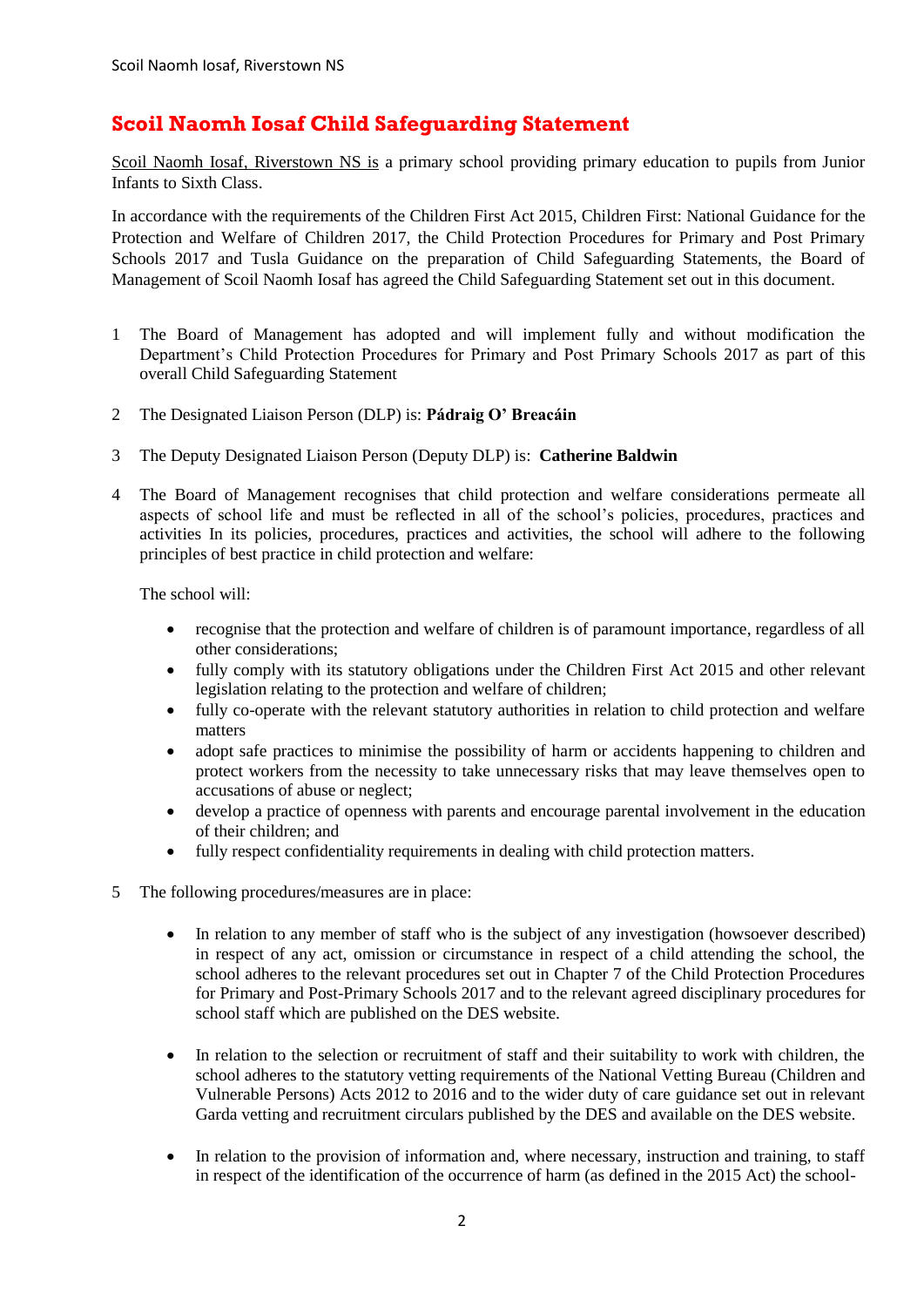- $\triangleright$  Has provided each member of staff with a copy of the school's Child Safeguarding Statement
- $\triangleright$  Ensures all new staff are provided with a copy of the school's Child Safeguarding Statement
- $\triangleright$  Encourages staff to avail of relevant training
- Encourages Board of Management members to avail of relevant training
- $\triangleright$  The Board of Management maintains records of all staff and Board member training
- In relation to reporting of child protection concerns to Tusla, all school personnel are required to adhere to the procedures set out in the Child Protection Procedures for Primary and Post-Primary Schools 2017, including in the case of registered teachers, those in relation to mandated reporting under the Children First Act 2015.
- In this school the Board has appointed the above named DLP as the "relevant person" (as defined in the Children First Act 2015) to be the first point of contact in respect of the school's child safeguarding statement.
- All registered teachers employed by the school are mandated persons under the Children First Act 2015.
- In accordance with the Children First Act 2015, the Board has carried out an assessment of any potential for harm to a child while attending the school or participating in school activities. A written assessment setting out the areas of risk identified and the school's procedures for managing those risks is attached as an appendix (Appendix 1) to this statement.
- The various procedures referred to in this Statement can be accessed via the school's website, the DES website or will be made available on request by the school.
- 6 This statement has been published on the school's website and has been provided to all members of school personnel, the Parents' Association and the patron. It is readily accessible to parents and guardians on request. A copy of this Statement will be made available to Tusla and the Department if requested.
- 7 This Child Safeguarding Statement will be reviewed annually or as soon as practicable after there has been a material change in any matter to which this statement refers.

This Child Safeguarding Statement was first adopted by the Board of Management in February 2018 and is reviewed yearly.

 $Signed:$ 

Ann Walsh, Chairperson of BoM Pádraig Ó Breacáin, Principal/Secretary BoM

Date: 23-09-2021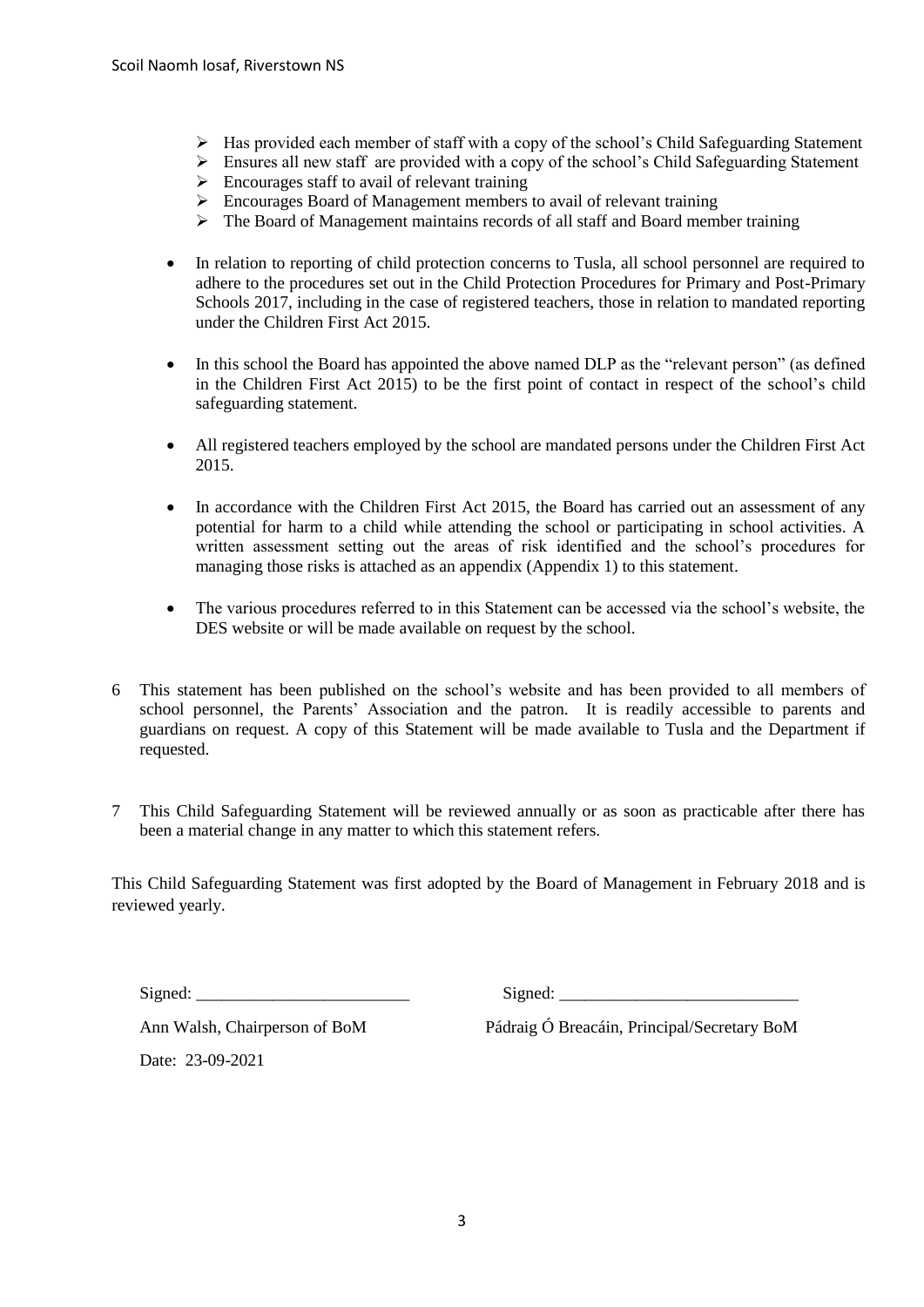# **Scoil Naomh Iosaf Child Safeguarding Risk Assessment**

In accordance with section 11 of the Children First Act 2015 and with the requirement of Chapter 8 of the *Child Protection Procedures for Primary and Post-Primary Schools 2017*, the following is the Written Risk Assessment of Scoil Naomh Iosaf.

#### **1. List of school activities**

- Daily arrival and dismissal of pupils including specific arrangements for Infants
- Recreation breaks for pupils
- Classroom teaching
- One-to-one teaching
- One-to-one counselling/support
- Outdoor teaching activities
- Sporting Activities
- School outings
- Use of toilet/changing areas/ lift in school
- Annual Sports Day, Open Night, Confirmation and Communion Receptions
- Fundraising events involving pupils
- Use of off-site facilities for school activities
- School transport arrangements including use of bus/taxi escorts
- Care of children with special educational needs, including intimate care where needed,
- Intimate care of all pupils where needed.
- Management of challenging behaviour amongst pupils, including appropriate use of restraint where required
- Administration of Medicine
- Administration of First Aid
- Curricular provision in respect of SPHE, RSE, Stay Safe
- Prevention and dealing with bullying amongst pupils
- Training of school personnel in child protection matters
- Use of external personnel to supplement curriculum
- Use of external personnel for sports/extra-curricular activities
- Care of pupils with specific vulnerabilities/ needs such as
	- Pupils from ethnic minorities/migrants
	- Members of the Traveller community
	- Lesbian, gay, bisexual or transgender (LGBT) children
	- Pupils perceived to be LGBT
	- Pupils of minority religious faiths
	- Children in care
- Children on CPNS( Child Protection Notification System)
- Recruitment of school personnel including -
- Teachers/SNAs
- Caretaker/Secretary/Cleaners
- Sports coaches
- External Tutors/Guest Speakers
- Volunteers/Parents in school activities
- Visitors/contractors present in school during school hours
- Visitors/contractors present during after school activities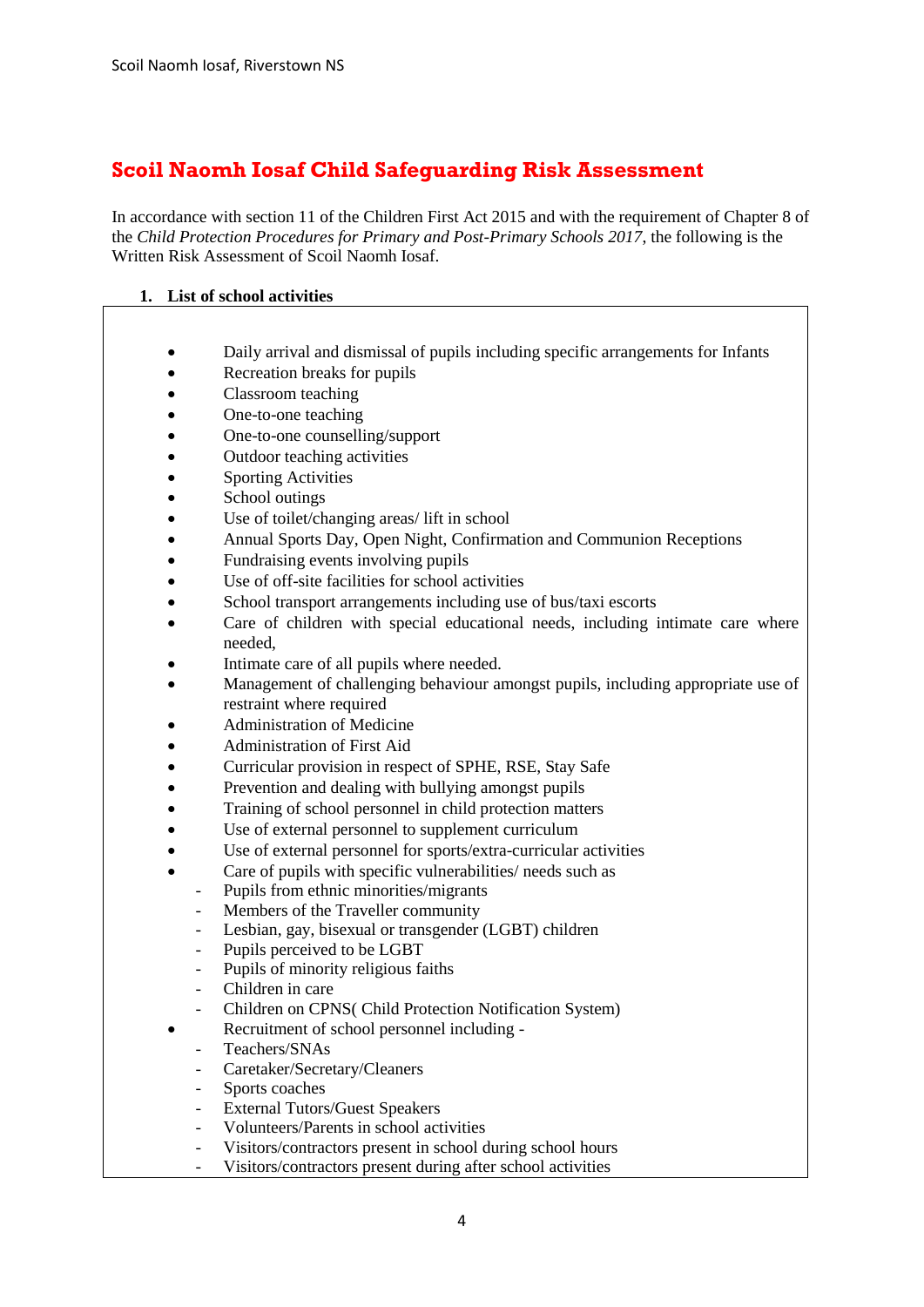- Participation by pupils in religious ceremonies/religious instruction outside school
- Use of ICT by pupils in school
- Application of sanctions under the school's Code of Behaviour including detention of pupils, confiscation of phones etc.
- Students participating in work experience in the school
- Student teachers undertaking training placement in school
- Use of video/photography/other media to record school events
- After school use of school premises by other organisations
- Use of school premises by other organisation during school day
- Breakfast Club/ Homework club- Creative Kids

## **2. The school has identified the following risk of harm in respect of its activities -**

- Risk of harm not being recognised by school personnel
- Risk of harm not being reported properly and promptly by school personnel
- Risk of child being harmed in the school by a member of school personnel
- Risk of child being harmed in the school by another child
- Risk of child being harmed in the school by volunteer/visitor to the school
- Risk of child being harmed by a member of school personnel, a member of staff of another organisation or other person while child participating in out of school activities e.g. school trip, swimming lessons
- Risk of harm due to bullying of child
- Risk of harm due to inadequate supervision of children in school
- Risk of harm due to inadequate supervision of children while attending out of school activities
- Risk of harm due to inappropriate relationship/communications between child and another child or adult
- Risk of harm due to children inappropriately accessing/using computers, social media, phones and other devices while at school
- Risk of harm to children with SEN who have particular vulnerabilities
- Risk of harm to child while a child is receiving intimate care
- Risk of harm due to inadequate code of behaviour
- Risk of harm in one-to-one teaching, counselling, coaching situation
- Risk of harm caused by member of school personnel communicating with pupils in an inappropriate manner via social media/texting/digital device or other manner
- Risk of harm caused by school personnel accessing/circulating inappropriate material via social media/texting/digital device or other manner

#### **3. The school has the following procedures in place to address the risks of harm identified in this assessment -**

- All school personnel are provided with a copy of the school's *Child Safeguarding Statement and Children First Guidance Book 2017*
- The *Child Protection Procedures for Primary and Post-Primary Schools 2017* are made available to all school personnel on internal shared network.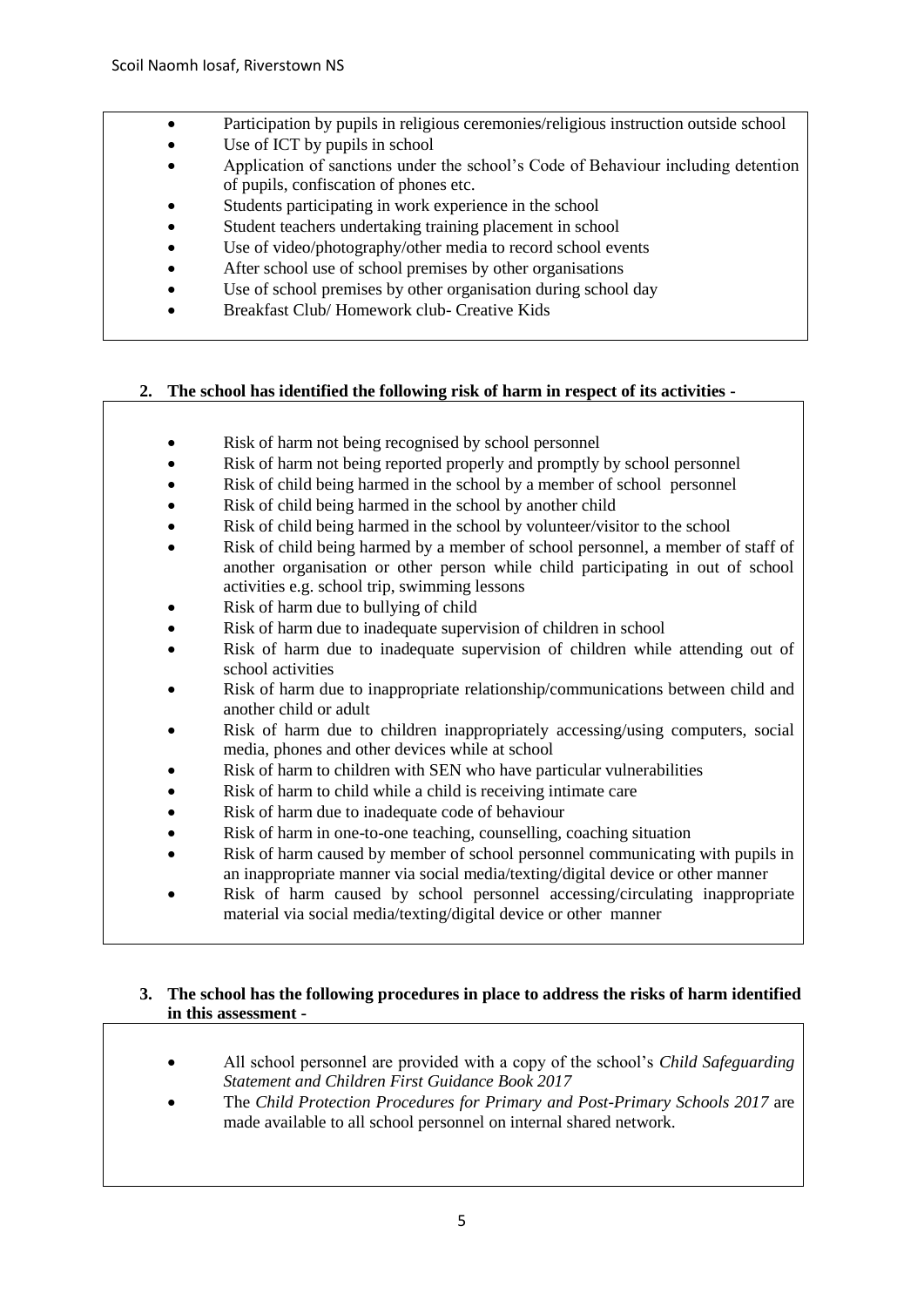- School Personnel are required to adhere to the *Child Protection Procedures for Primary and Post-Primary Schools 2017* and all registered teaching staff are required to adhere to the *Children First Act 2015*
- The school implements in full the Stay Safe Programme
- The school implements in full the SPHE curriculum
- The school has an Anti-Bullying Policy which fully adheres to the requirements of the Department's *Anti-Bullying Procedures for Primary and Post-Primary Schools*
- The school has a yard/playground supervision policy to ensure appropriate supervision of children during, assembly, dismissal and breaks and in respect of specific areas such as toilets, changing rooms etc.
- The school has in place procedures in respect of school outings (Appendix 1)
- The school has a Health and Safety policy
- The BoM has installed a CCTV System in the school
- The BoM has installed an Access Control System in the school
- The school boundary is enclosed by means of railings and palisade fencing
- The school adheres to the requirements of the Garda vetting legislation and relevant DES circulars in relation to recruitment and Garda vetting
- The school has a Code of conduct for teachers (ref Teaching Council Code of Professional Conduct) and other school personnel (ref employment contracts)
- The school complies with agreed disciplinary procedures for teaching staff
- The school has a Special Educational Needs policy
- The school has in place an intimate care plan (App1)
- The school has in place a policy and procedures for the administration of medication to pupils
- The school
	- o Will provide each member of school staff with a copy of the school's Child Safeguarding Statement and Children First Guidance Book 2017
	- o Will ensure all new staff are provided with a copy of the school's Child Safeguarding Statement
	- o Encourages staff to avail of relevant training
	- o Encourages BoM members to avail of relevant training
	- o Will maintain records of all staff and board member training
- The school has in place a policy and procedures for the administration of First Aid
- The school has in place a Code of Behaviour for pupils
- The school has in place an ICT policy in respect of usage of ICT by pupils
- The school has in place a mobile phone policy in respect of usage of mobile phones by pupils
- The school has in place a Critical Incident Management Plan
- The school has in place procedures for the use of external persons to supplement delivery of the curriculum (App1)
- The school has in place procedures for the use of external coaches (App1)
- The school has in place clear procedures for one-to-one teaching activities (App1)
- The school has in place procedures for one-to-one counselling/support (App1)
- The school has in place a policy and procedures in respect of student teacher placements
- The school has in place procedures in respect of students undertaking work experience in the school.(App1)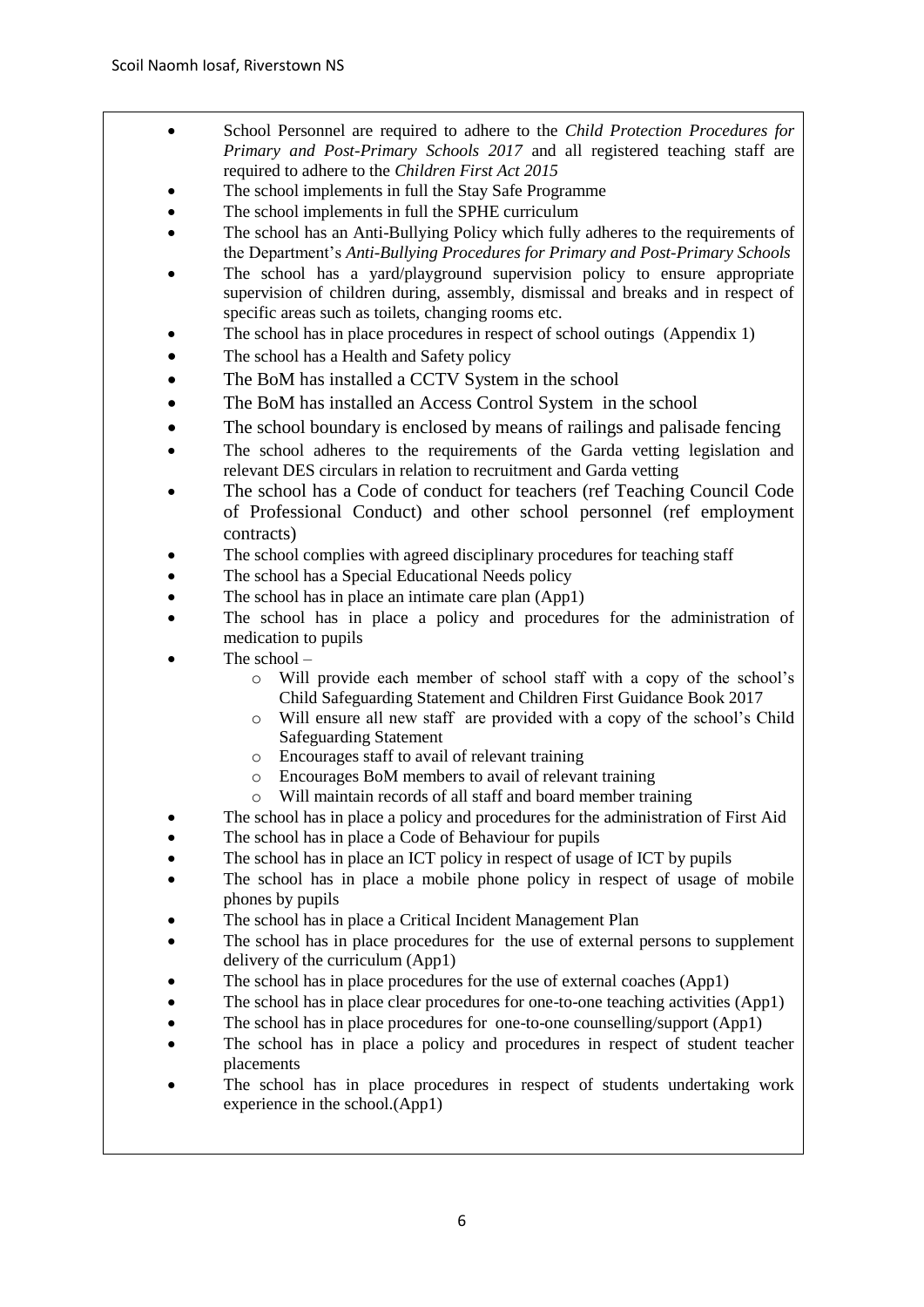Scoil Naomh Iosaf, Riverstown NS

**Important Note:** It should be noted that risk in the context of this risk assessment is the risk of "harm" as defined in the Children First Act 2015 and not general health and safety risk. The definition of harm is set out in Chapter 4 of the *Child Protection Procedures for Primary and Post- Primary Schools 2017*

In undertaking this risk assessment, the board of management has endeavoured to identify as far as possible the risks of harm that are relevant to this school and to ensure that adequate procedures are in place to manage all risks identified. While it is not possible to foresee and remove all risk of harm, the school has in place the procedures listed in this risk assessment to manage and reduce risk to the greatest possible extent.

This risk assessment has been completed by the Board of Management in February 2018. It was reviewed as part of the school's annual review of its Child Safeguarding Statement in September 2021.

Ann Walsh, Chairperson, Board of Management

Signed  $\Box$ 

Pádraig Ó Breacáin, Principal/Secretary to the Board of Management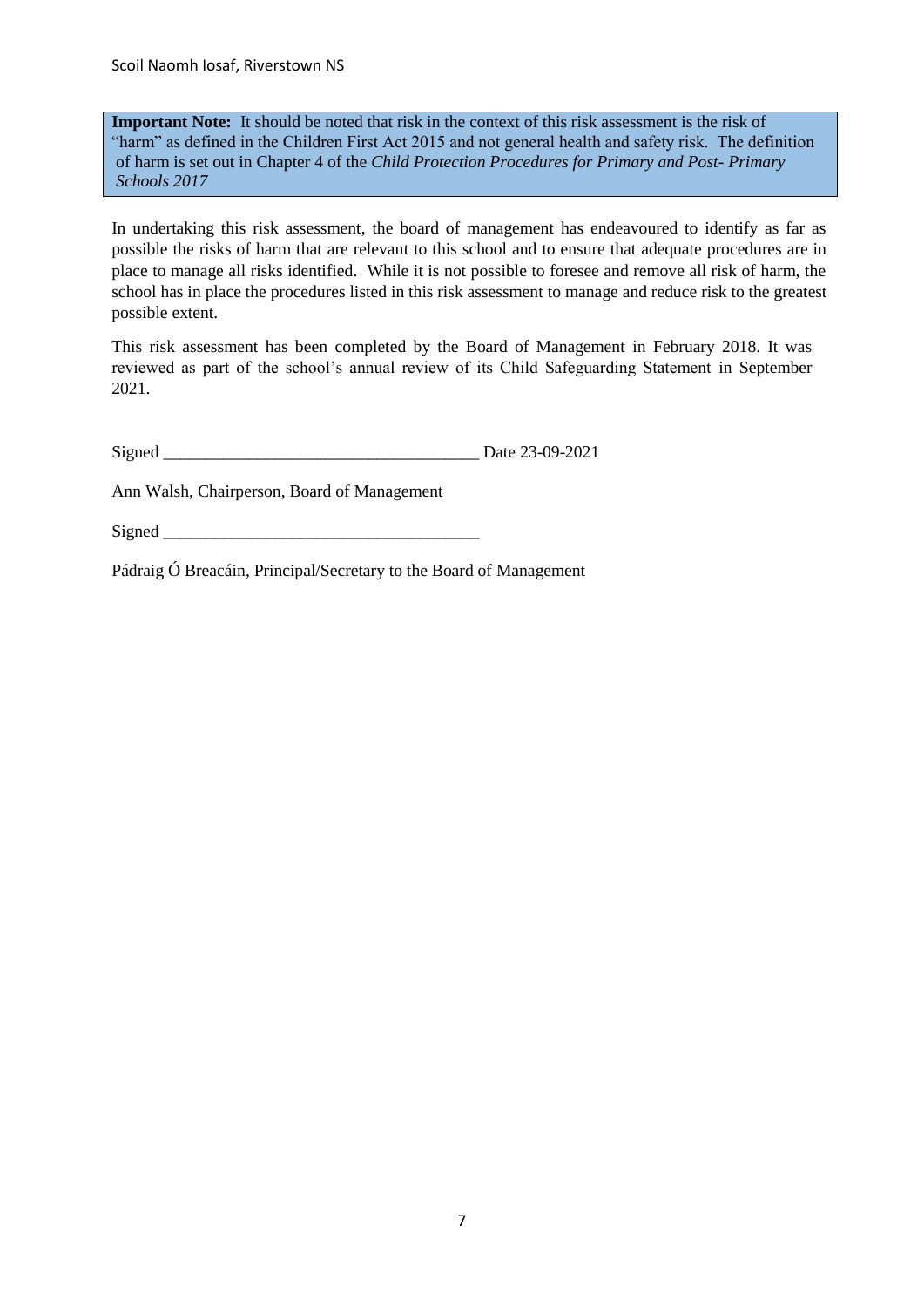# **Appendix 1: SNI Procedures referenced in Risk Assessment and Child Safeguarding Statement**

#### **Accidents:**

While every precaution will be taken under our Health and Safety Policy to ensure the safety of children, it is accepted that accidents will happen. At Break Times, children who suffer significant injuries are attended to by the Special Needs Assistants on duty. The nature and extent of the injury and treatment applied is noted in the First Aid Log. If deemed necessary, an Accident Report Note is completed and sent home with the child for the attention of his/her parent(s). If deemed necessary by the relevant adult, direct contact will be made with the child's parents. If warranted, the school may seek and avail of immediate medical assistance for the child.

Toileting/ Intimate Care accidents:

Clean underwear and suitable clothing are kept in First Aid in the school foyer, in Room 3 and in all six Infant classrooms so that if a pupil has an 'accident' of this nature they will in the first instance be offered fresh clothing into which they can change.

If the pupil cannot clean or change themselves when soiled, parents should be contacted. If the parents/guardians cannot be contacted, the child will be assisted by members of staff familiar to the child. In all such situations two members of staff should be present where possible.

A record of all such incidents will be kept in Eachtra a tharla book and parents will be notified.

#### **Attendance**

Scoil Naomh Iosaf complies with the Education Welfare Act 2000 by furnishing reports to the Education Welfare Officer regarding non-attendance or poor attendance. The school also monitors any correlation observed between non-attendance and signs of neglect and/or abuse. The school also has An Attendance Strategy Statement in place since June 2017.

#### **One to One Teaching or Counselling/Support:**

Every room in our school has a door with a viewing panel. In all rooms the panel is left unobstructed by blinds or any other covering. Though children in general are not withdrawn for 1:1 teaching, there may be times when investigating incidents of poor behaviour/bullying, when a child has requested to have a quiet word with a teacher, when all other children in the group are absent, when a child is being assessed that a child is alone with a teacher/Counsellor/ psychologist. In all cases the teacher in the adjacent room must be informed and if possible leave the door of the room ajar.

## **Photography:**

- Permission is sought from all parents for their child's photograph to be used for school related events i.e. Our Newsletter, our Website and our Twitter Account
- Photographs of pupils taken by teachers on their personal phones will be deleted once they have been sent to the Principal or the teacher with responsibility for photography.
- This post holder will open a password protected folder for the storage of photographs on our internal shared network during each school year At the end of each school year the post holder will archive on external hard drive, label and store in the records room.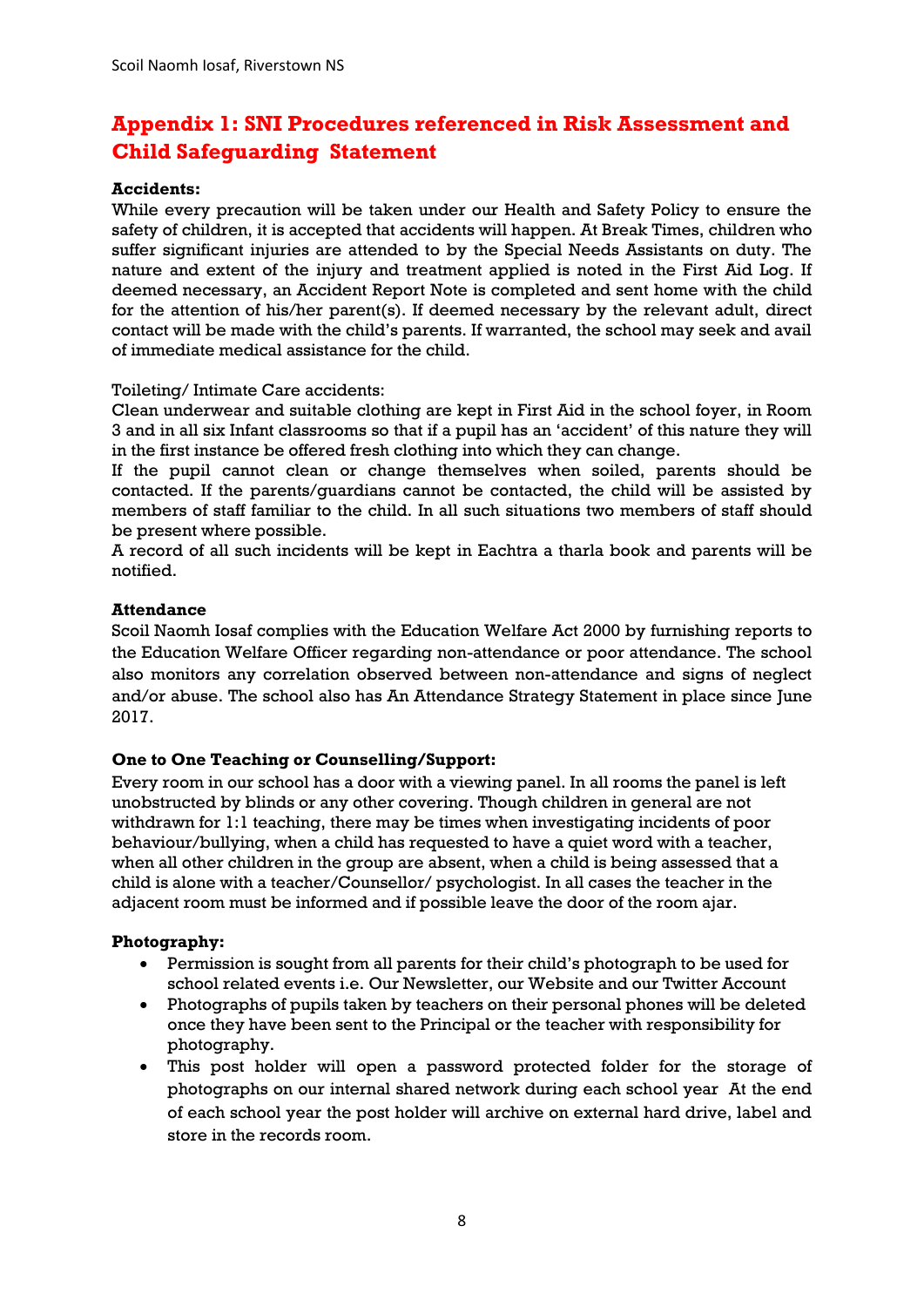In December and June a School Newsletter will be produced and circulated to the school community. An Annual End of Year Poster and a 6<sup>th</sup> Class Musical Poster will be produced each year and displayed in the school building. Photographs of our Junior Infants, Communion Classes, Confirmation Classes and School Teams are also displayed.

#### **Record Keeping**

- Sensitive information regarding children will be shared on a need-to-know basis.
- Official pupils' files are stored securely.
- Pupil records are held in a locked filing cabinet.
- SEN files are stored in locked filing cabinets.
- All files of pupils who no longer attend this school are stored securely in the records room.

Regarding child protection matters, the DLP will maintain proper records which will be kept in a locked filing cabinet and the necessary measures are in place to ensure that the confidentiality of the records is maintained.

## **School Outings**

School outings to the local library, local O'Callaghan Park, local historic, geographical walks, to the GAA pitches, to the church will occur during the school day. School tours are planned in general for the month of June. On all outings, class teachers, SEN teachers and SNAs accompany classes at all time. Permission notes include collection arrangements if the class return after normal school hours. These notes are collected from all pupils prior to the tour/outing.

Other outings such as Quizzes, the Cór Fhéile, Sciath na Scol competitions, Feis Maitiú , the Choral Festival can happen outside of school hours but school staff are in attendance and the children are supervised until handed over to the care of their parents/guardians.

#### **Sporting Activities: Games/ PE/ Swimming**

Children will be brought by bus to the swimming pool. Pupils are advised regarding appropriate behaviour in the dressing room areas and in the swimming pool. Teachers/SNAs will be present to exercise supervision of the pupils at/near the dressing rooms. It may be necessary for teachers/SNAs to enter the dressing rooms in order to exercise their supervisory duties.

#### **Dressing/ Undressing:**

Pupils will be expected to dress and undress themselves for games/PE/ swimming and also when getting dressed in costumes for Dress rehearsals and Musicals/ Dramas /Plays ie the Junior, Senior Infant,  $5<sup>th</sup>$  class Nativity Plays or the  $6<sup>th</sup>$  Class End of Year Musical. Where assistance is needed this will be done in the communal areas and with the consent of parents. Under no circumstances will members of staff/ volunteers be expected to or allowed to dress/undress a child in a cubicle/private area. In such situations where privacy is required the parent/guardian of the child will be asked to assist the child. At all times there will be adequate supervision of pupils.

#### **Toilets:**

All classrooms have internal toilets which children use freely during class time. If a child needs to use the toilet during break times or PE or on outings/tours a member of staff accompanies a group of 3/4 children together to the toilet area and maintains a presence adjacent to the toilet area to accompany the children back to the class group.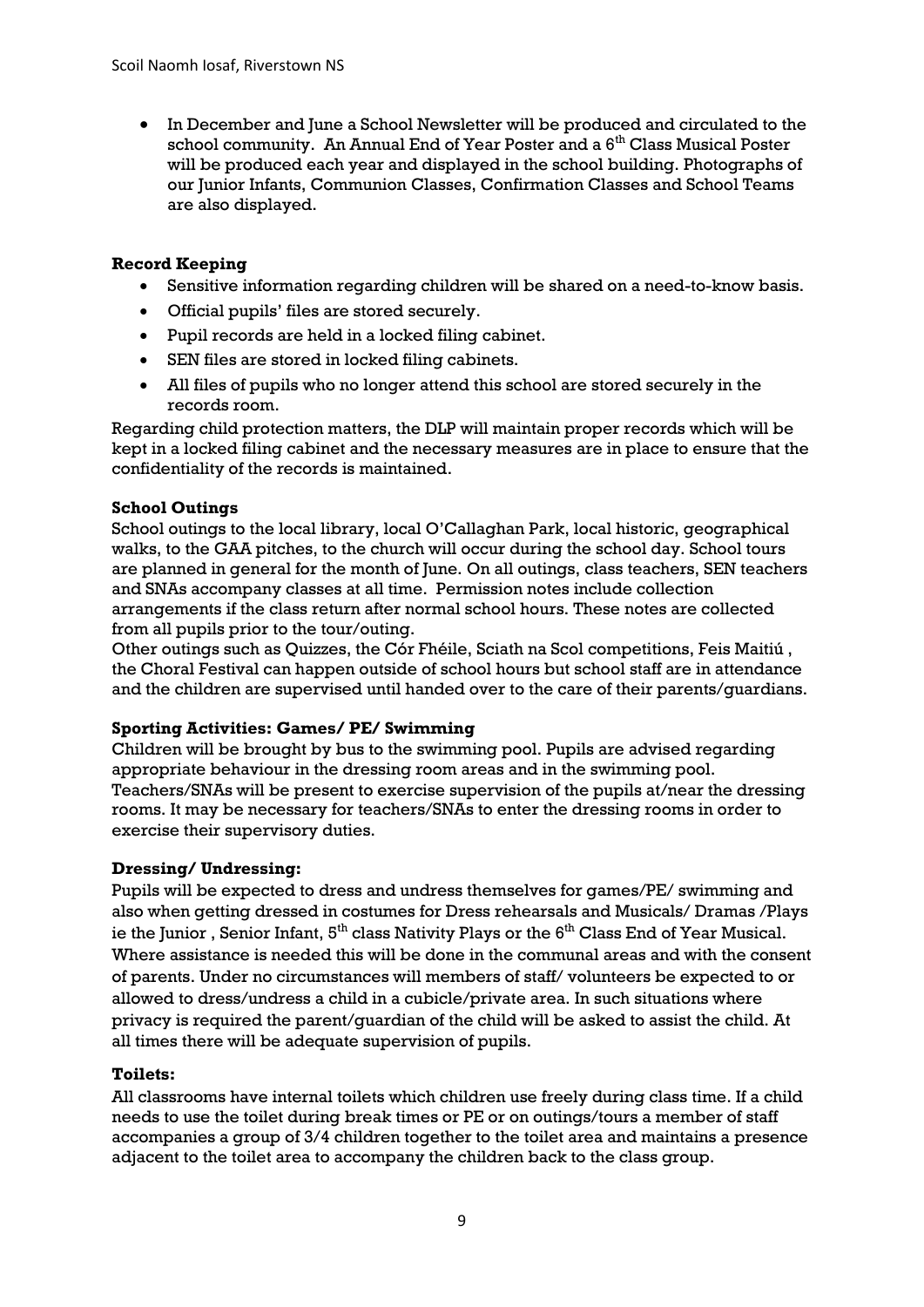#### **Transportation**

In the normal course of events, members of the school staff will not carry pupils in their cars, and should do so only in cases of emergency. In this event, another staff member should travel in the car also. However we recognise that this is not always practicable in a medical emergency situation.

#### **Visitors**

Staff members on playground duty will be aware of visitors entering the school playground and will ascertain their intentions. Staff members will be vigilant of strangers/visitors entering the school grounds/premises. All visitors/parents are required by the Board of Management to report to the Secretary's Office on entering the school. Notices are posted on the building informing visitors/parents of this requirement. All visitors must complete the Visitors Log Book and wear Admission Badges, 'Cuairteoir', for the duration of their visit. Parents calling with school lunches or other requirements for their children will be asked to leave these at the Secretary's Office for collection by their child.

All coaches, visiting teachers and students on work experience will provide Garda clearance to the school and class teachers will be present at all times during these classes, sessions or workshops.

#### **Work Experience**

Scoil Naomh Iosaf accommodates our past pupils who wish to spend a week here as part of their TY work experience programme. All students need to be Garda vetted prior to beginning work experience. Students are assigned to a classroom and are under the class teacher's supervision during their time here.

Students on School Placement from the Higher Education Institutions are also accommodated .(See Policy)

**Staff Reminders:** Child Protection and Safeguarding will be on the agenda of every staff meeting.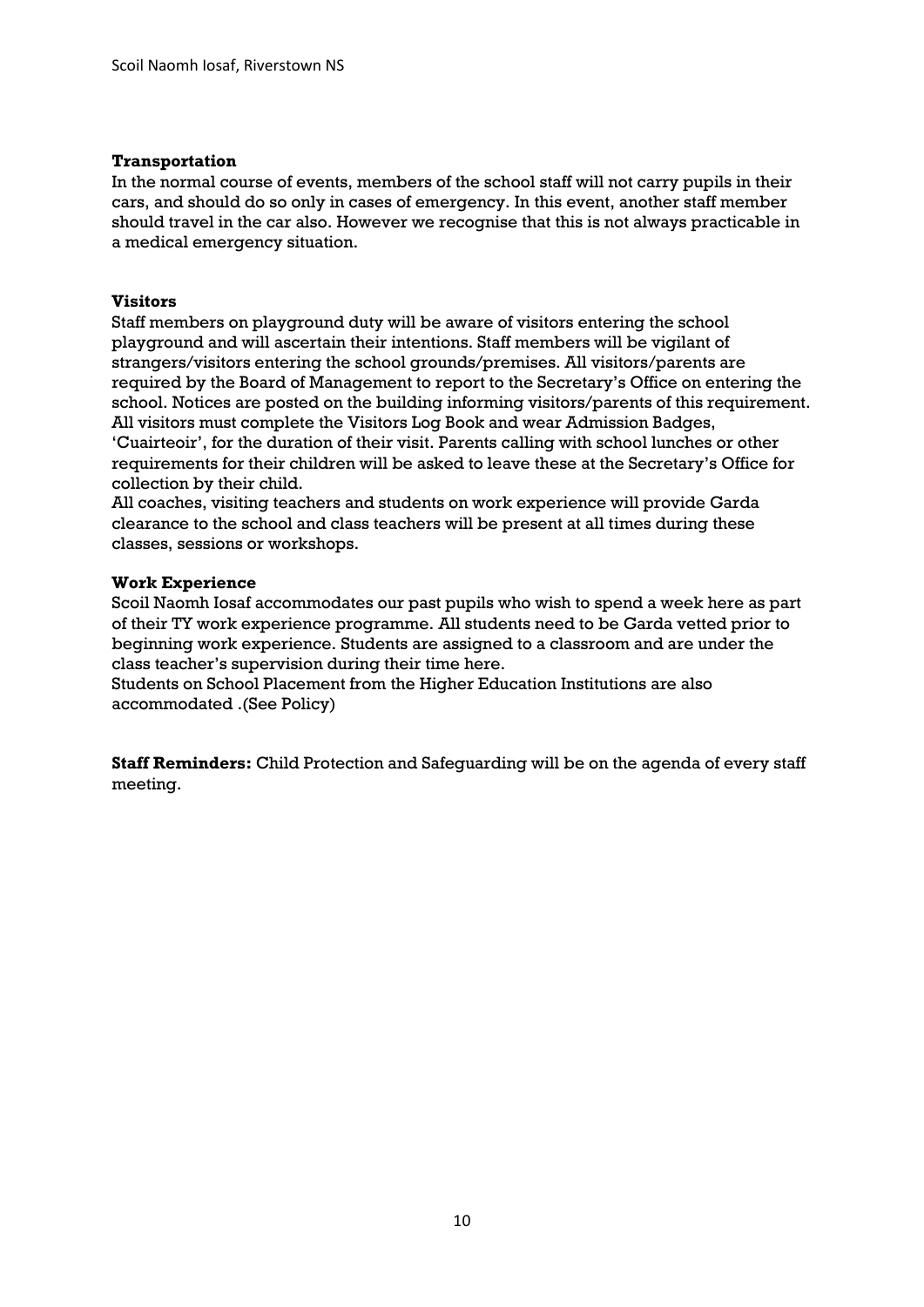## **Appendix 2: Checklist for Review of the Child Safeguarding Statement**

The *Child Protection Procedures for Primary and Post-Primary Schools 2017* require the Board of Management must undertake a review of its Child Safeguarding Statement and that the following checklist shall be used for this purpose. The review must be completed every year or as soon as practicable after there has been a material change in any matter to which the Child Safeguarding Statement refers. Undertaking an annual review will also ensure that a school also meets its statutory obligation under section 11(8) of the Children First Act 2015, to review its Child Safeguarding Statement every two years.

As part of the overall review process, Boards of Management should also assess relevant school policies, procedures, practices and activities vis a vis their adherence to the principles of best practice in child protection and welfare as set out in the school's Child Safeguarding Statement, the Children First Act 2015 and the *Child Protection Procedures for Primary and Post-Primary Schools 2017.*

|                                                                                              | Yes/No |
|----------------------------------------------------------------------------------------------|--------|
| 1. Has the Board formally adopted a Child Safeguarding Statement in accordance with          |        |
| the 'Child Protection Procedures for Primary and Post Primary Schools 2017?                  |        |
| As part of the school's Child Safeguarding Statement, has the Board formally adopted,<br>2.  |        |
| without modification, the 'Child Protection Procedures for Primary and Post Primary          |        |
| Schools 2017?                                                                                |        |
| Does the school's Child Safeguarding Statement include a written assessment of risk as<br>3. |        |
| required under the Children First Act 2015?                                                  |        |
| Has the Board reviewed and updated where necessary the written assessment of risk as<br>4.   |        |
| part of this overall review?                                                                 |        |
| 5.<br>Has the DLP attended available child protection training?                              |        |
| Has the Deputy DLP attended available child protection training?<br>6.                       |        |
| Have any members of the Board attended child protection training?<br>7.                      |        |
| Are there both a DLP and a Deputy DLP currently appointed?<br>8.                             |        |
| Are the relevant contact details (Tusla and An Garda Síochána) to hand?<br>9.                |        |
| 10. Has the Board arrangements in place to communicate the school's Child Safeguarding       |        |
| Statement to new school personnel?                                                           |        |
| 11. Is the Board satisfied that all school personnel have been made aware of their           |        |
| responsibilities under the 'Child Protection Procedures for Primary and Post Primary         |        |
| Schools 2017 and the Children First Act 2015?                                                |        |
| 12. Has the Board received a Principal's Child Protection Oversight Report at each Board     |        |
| meeting held since the last review was undertaken?                                           |        |
| 13. Since the Board's last review, was the Board informed of any child protection reports    |        |
| made to Tusla/An Garda Síochána by the DLP?                                                  |        |
| 14. Since the Board's last review, was the Board informed of any cases where the DLP         |        |
| sought advice from Tusla/and as a result of this advice, no report to the HSE was            |        |
| made?                                                                                        |        |
| 15. Since the Board's last review, was the Board informed of any cases where an              |        |
| allegation of abuse or neglect was made against any member of school personnel?              |        |
| 16. Has the Board been provided with and reviewed all documents relevant to the              |        |
| Principal's Child Protection Oversight Report?                                               |        |
| 17. Is the Board satisfied that the child protection procedures in relation to the making of |        |
| reports to Tusla/An Garda Síochána were appropriately followed in each case                  |        |
| reviewed?                                                                                    |        |
| 18. Is the Board satisfied that, since the last review, all appropriate actions are being or |        |
| have been taken in respect of any member of school personnel against whom an                 |        |
| allegation of abuse or neglect has been made?*                                               |        |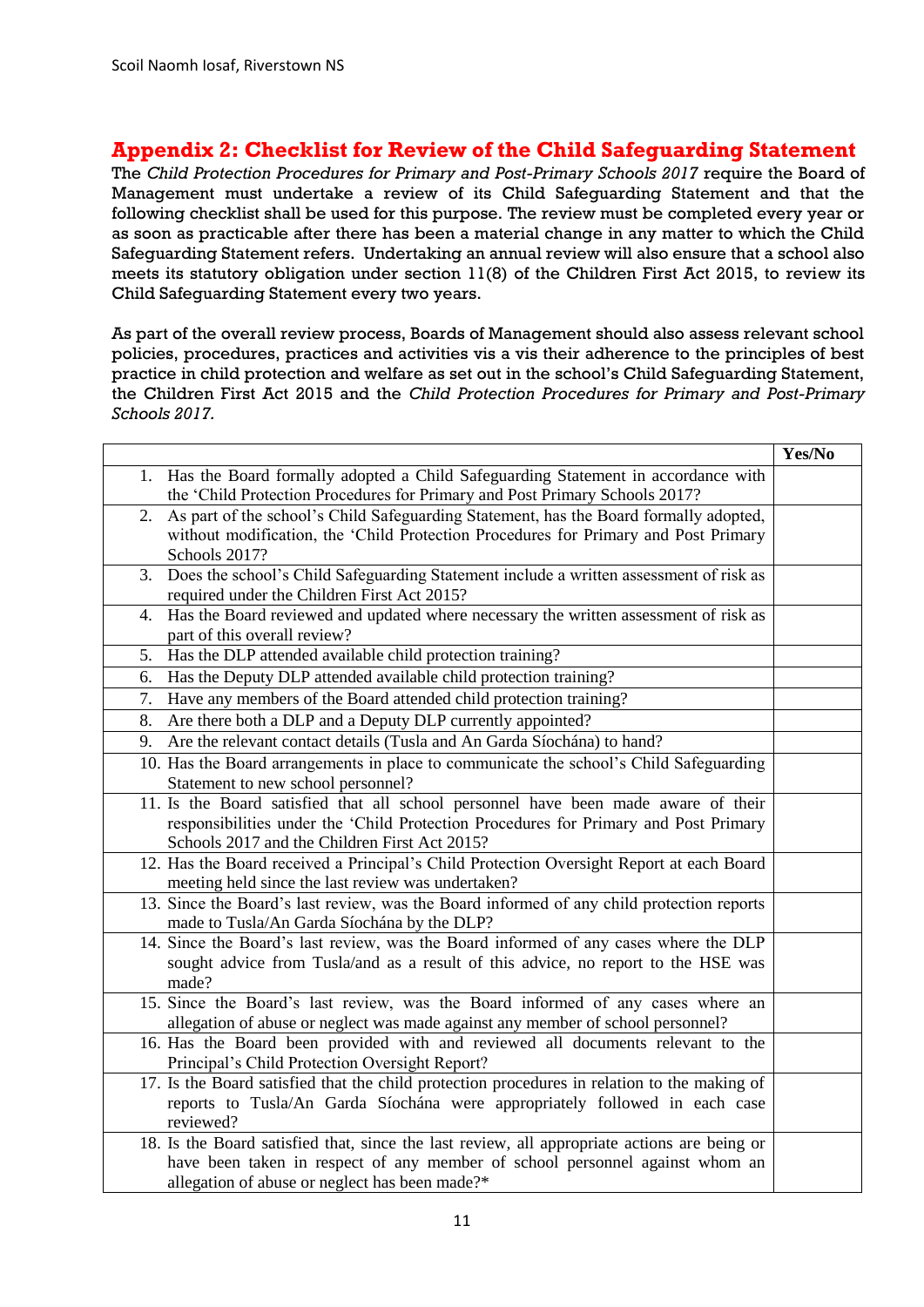|                                                                                                                 | Yes/No |
|-----------------------------------------------------------------------------------------------------------------|--------|
| 19. Were child protection matters reported to the Board appropriately recorded in the                           |        |
| Board minutes?                                                                                                  |        |
|                                                                                                                 |        |
| 20. Is the Board satisfied that all records relating to child protection are appropriately filed                |        |
| and stored securely?                                                                                            |        |
| 21. Has the Board been notified by any parent in relation to that parent not receiving the                      |        |
| standard notification required under section 5.6 of the 'Child Protection Procedures for                        |        |
| Primary and Post Primary Schools 2017?                                                                          |        |
| 22. In relation to any cases identified at question 21 above, has the Board ensured that any                    |        |
| notifications required section 5.6 of the 'Child Protection Procedures for Primary and                          |        |
| Post Primary Schools 2017' were subsequently issued by the DLP?                                                 |        |
| 23. Has the Board ensured that the Parents' Association has been provided with the                              |        |
| school's Child Safeguarding Statement?                                                                          |        |
| 24. Has the Board ensured that the patron has been provided with the school's Child                             |        |
| <b>Safeguarding Statement?</b>                                                                                  |        |
| 25. Has the Board ensured that the school's Child Safeguarding Statement is available to                        |        |
| parents on request?                                                                                             |        |
| 26. Has the Board ensured that the Stay Safe programme is implemented in full in the                            |        |
| school?                                                                                                         |        |
| 27. Has the Board ensured that the SPHE curriculum is implemented in full in the school?                        |        |
| 28. Is the Board satisfied that the statutory requirements for Garda Vetting have been met                      |        |
| in respect of all school personnel (employees and volunteers)?                                                  |        |
| 29. Is the Board satisfied that the Department's requirements in relation to the provision of                   |        |
| a child protection related statutory declaration and associated form of undertaking have                        |        |
| been met in respect of persons appointed to teaching and non-teaching positions?                                |        |
| 30. Is the Board satisfied that, from a child protection perspective, thorough recruitment                      |        |
| and selection procedures are applied by the school in relation to all school personnel                          |        |
| (employees and volunteers)?                                                                                     |        |
| 31. Has the Board considered and addressed any complaints or suggestions for                                    |        |
| improvements regarding the school's Child Safeguarding Statement?                                               |        |
| 32. Has the Board sought the feedback of parents in relation to the school's compliance                         |        |
| with the requirements of the child safeguarding requirements of the 'Child Protection                           |        |
| Procedures for Primary and Post Primary Schools 2017?                                                           |        |
| 33. Has the Board sought the feedback of pupils in relation to the school's child<br>safeguarding arrangements? |        |
| 34. Is the Board satisfied that the 'Child Protection Procedures for Primary and Post                           |        |
| Primary Schools 2017' are being fully and adequately implemented by the school?                                 |        |
| 35. Has the Board identified any aspects of the school's Child Safeguarding Statement                           |        |
| and/or its implementation that require further improvement?                                                     |        |
| 36. Has the Board put in place an action plan containing appropriate timelines to address                       |        |
| those aspects of the school's Child Safeguarding Statement and/or its implementation                            |        |
| that have been identified as requiring further improvement?                                                     |        |
| 37. Has the Board ensured that any areas for improvement that that were identified in any                       |        |
| previous review of the school's Child Safeguarding Statement have been adequately                               |        |
| addressed?                                                                                                      |        |
|                                                                                                                 |        |

 ${\tt{Signed}}$   ${\tt{Signed}}$   ${\tt{Signed}}$   ${\tt{Signed}}$   ${\tt{Signed}}$   ${\tt{Signed}}$   ${\tt{Signed}}$   ${\tt{Sounded}}$ 

Ann Walsh, Chairperson, BoM Pádraig Ó Breacáin/Secretary BoM

Date \_\_\_\_\_\_\_\_\_\_\_\_\_\_\_\_